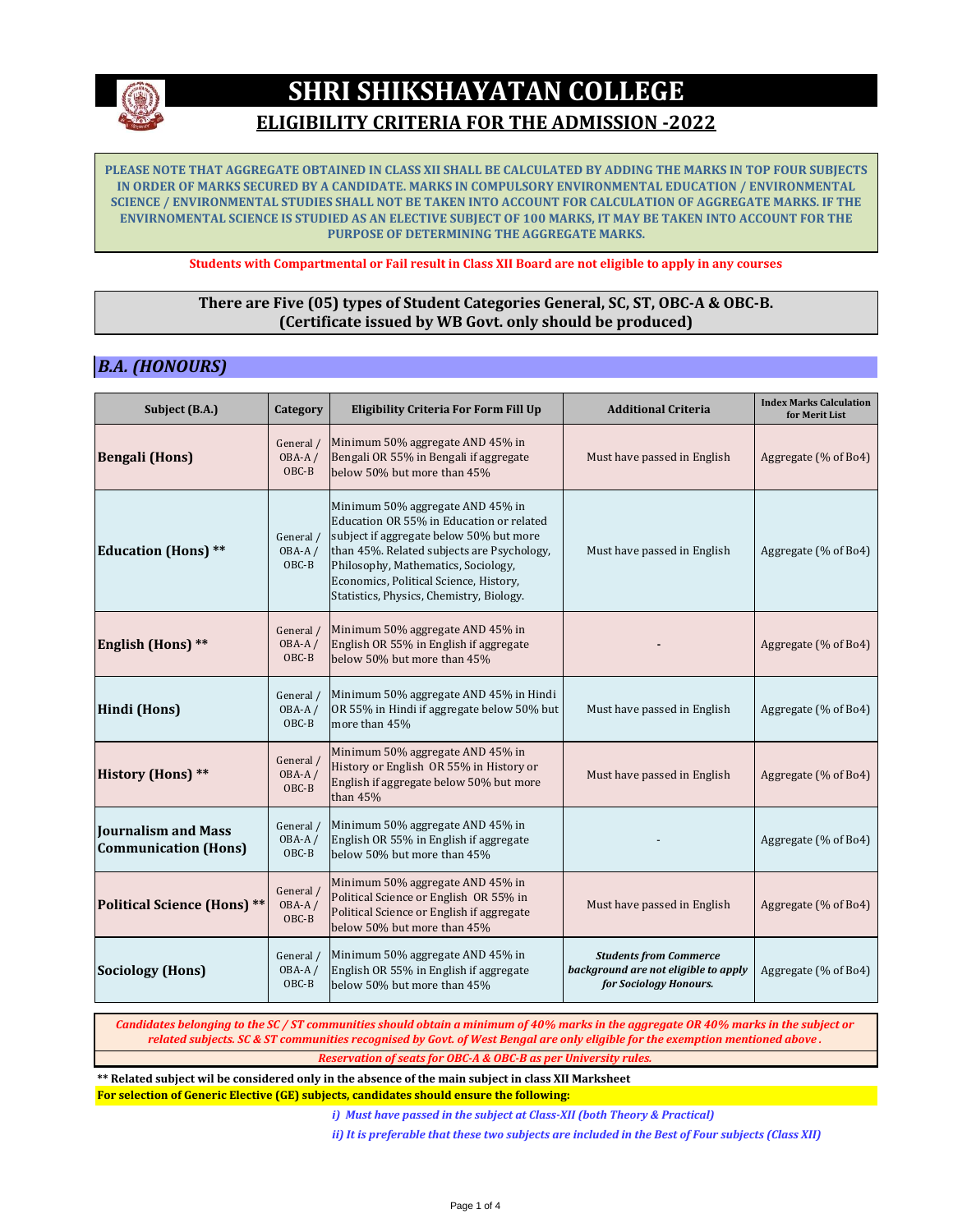

## **ELIGIBILITY CRITERIA FOR THE ADMISSION -2022**

**PLEASE NOTE THAT AGGREGATE OBTAINED IN CLASS XII SHALL BE CALCULATED BY ADDING THE MARKS IN TOP FOUR SUBJECTS IN ORDER OF MARKS SECURED BY A CANDIDATE. MARKS IN COMPULSORY ENVIRONMENTAL EDUCATION / ENVIRONMENTAL SCIENCE / ENVIRONMENTAL STUDIES SHALL NOT BE TAKEN INTO ACCOUNT FOR CALCULATION OF AGGREGATE MARKS. IF THE ENVIRNOMENTAL SCIENCE IS STUDIED AS AN ELECTIVE SUBJECT OF 100 MARKS, IT MAY BE TAKEN INTO ACCOUNT FOR THE PURPOSE OF DETERMINING THE AGGREGATE MARKS.**

**Students with Compartmental or Fail result in Class XII Board are not eligible to apply in any courses**

#### **There are Five (05) types of Student Categories General, SC, ST, OBC-A & OBC-B. (Certificate issued by WB Govt. only should be produced)**

#### *B.Sc. (HONOURS)*

| Subject (B.SC.)           | Category                         | Eligibility Criteria For Form Fill Up                                                                                       | <b>Additional Criteria</b>                            | <b>Index Marks Calculation</b><br>for Merit List |
|---------------------------|----------------------------------|-----------------------------------------------------------------------------------------------------------------------------|-------------------------------------------------------|--------------------------------------------------|
| <b>Botany (Hons)</b> **   | General /<br>$OBA-A/$<br>$OBC-B$ | Minimum 50% aggregate AND 45% in<br>Botany or Biology or Biotechnology AND<br>45% in Chemistry                              | Must have passed in English                           | Aggregate (% of Bo4)                             |
| <b>Chemistry (Hons)</b>   | General /<br>$OBA-A/$<br>$OBC-B$ | Minimum 50% aggregate and 45% marks in<br>the Chemistry OR 55% in Chemistry if<br>aggregate below 50% but more than 45%     | Must have passed in English, Physics<br>& Mathematics | Aggregate (% of Bo4)                             |
| <b>Economics (Hons)</b>   | General /<br>$OBA-A/$<br>$OBC-B$ | Minimum 50% aggregate AND 45% in Pure<br>Mathematics OR 55% in Pure Mathematics if<br>aggregate below 50% but more than 45% | Must have passed in English                           | Aggregate $(\%$ of Bo4)                          |
| Geography (Hons) **       | General /<br>OBA-A/<br>$OBC-B$   | Minimum 50% aggregate AND 45% in<br>Geography OR 55% in Geography or English<br>if aggregate below 50% but more than 45%    | <b>Must have passed in English</b>                    | Aggregate $(\%$ of Bo4)                          |
| <b>Mathematics (Hons)</b> | General /<br>$OBA-A/$<br>OBC-B   | Minimum 50% aggregate AND 45% in Pure<br>Mathematics OR 55% in Pure Mathematics if<br>aggregate below 50% but more than 45% | Must have passed in English                           | Aggregate (% of Bo4)                             |

*Marks in Art, BPO Skills, App - Commercial Art, Creative Writing & Translation Studies, Dance / Kathak, Data Entry Opprations, Drawing, Entrepreneurship, ENVS, Fashion Studies & Design, Fine Arts, Food Nutrition, Geometrical and Building Drawing, Geometrical and Mechanical Drawing, Home Mangement, Home Nursing, Home Science, Mordern Foreign Languages, Multimedia, Music, Office Practice & Procedures, Painting, Physical & Health Education, Physical Education, Secretarial Practice, SUPW, Tailoring, Vocational Subjects (As offered by ISC & CBSE boards), Word Processing shall not be taken into account for calculation of aggregate marks.*

*Candidates belonging to the SC / ST communities should obtain a minimum of 40% marks in the aggregate OR 40% marks in the subject or related subjects. SC & ST communities recognised by Govt. of West Bengal are only eligible for the exemption mentioned above . Reservation of seats for OBC-A & OBC-B as per University rules.*

**For selection of Generic Elective (GE) subjects, candidates should ensure the following:**

*i) Must have passed in the subject at Class-XII (both Theory & Practical)*

*ii) It is preferable that these two subjects are included in the Best of Four subjects (Class XII)*

**\*\* Related subject wil be considered only in the absence of the main subject in class XII Marksheet**

For B.Com. please visit : **https://www.caluniv.ac.in/news/CBCS/CSR\_B.A\_B.Sc.\_B.Com.\_Major\_CBCS.pdf**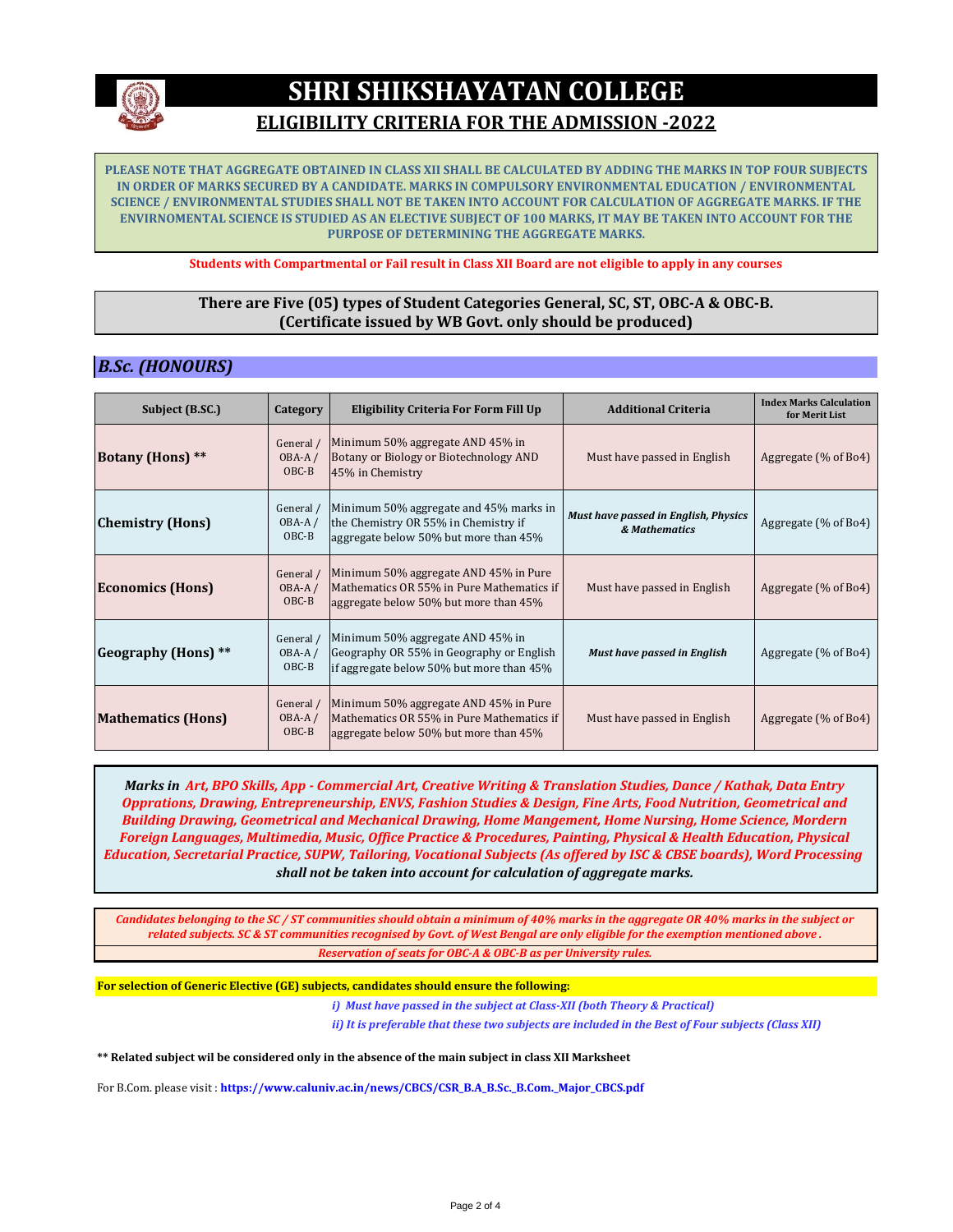

## **ELIGIBILITY CRITERIA FOR THE ADMISSION -2022**

**PLEASE NOTE THAT AGGREGATE OBTAINED IN CLASS XII SHALL BE CALCULATED BY ADDING THE MARKS IN TOP FOUR SUBJECTS IN ORDER OF MARKS SECURED BY A CANDIDATE. MARKS IN COMPULSORY ENVIRONMENTAL EDUCATION / ENVIRONMENTAL SCIENCE / ENVIRONMENTAL STUDIES SHALL NOT BE TAKEN INTO ACCOUNT FOR CALCULATION OF AGGREGATE MARKS. IF THE ENVIRNOMENTAL SCIENCE IS STUDIED AS AN ELECTIVE SUBJECT OF 100 MARKS, IT MAY BE TAKEN INTO ACCOUNT FOR THE PURPOSE OF DETERMINING THE AGGREGATE MARKS.**

**Students with Compartmental or Fail result in Class XII Board are not eligible to apply in any courses**

#### **There are Five (05) types of Student Categories General, SC, ST, OBC-A & OBC-B. (Certificate issued by WB Govt. only should be produced)**

#### *B.COM (HONOURS - ACCOUNTING & FINANCE) - MORNING & EVENING SHIFT*

| Subject (B.COM.)    | Category                       | Eligibility Criteria For Form Fill Up                                                                                                                        | <b>Additional Criteria</b>   | <b>Index Marks Calculation</b><br>for Merit List |
|---------------------|--------------------------------|--------------------------------------------------------------------------------------------------------------------------------------------------------------|------------------------------|--------------------------------------------------|
| <b>B.Com</b> (Hons) | General<br>$OBA-A/$<br>$OBC-B$ | Minimum 50% aggregate AND 45% in<br>Accountancy or Related Subjects OR 55% in<br>Accountancy or Related Subjects if aggregate<br>below 50% but more than 45% | Must have passed in English. | Aggregate (% of Bo4)                             |

#### *B.COM (HONOURS - MARKETING) - EVENING SHIFT*

| Subject (B.COM.)    | Category                       | Eligibility Criteria For Form Fill Up                                                                                                                        | <b>Additional Criteria</b>   | <b>Index Marks Calculation</b><br>for Merit List |
|---------------------|--------------------------------|--------------------------------------------------------------------------------------------------------------------------------------------------------------|------------------------------|--------------------------------------------------|
| <b>B.Com</b> (Hons) | General<br>$OBA-A/$<br>$OBC-B$ | Minimum 50% aggregate AND 45% in<br>Accountancy or Related Subjects OR 55% in<br>Accountancy or Related Subjects if aggregate<br>below 50% but more than 45% | Must have passed in English. | Aggregate (% of Bo4)                             |

**Related Subjects:** Accountancy, Business Economics including Business Mathematics, Business Organisation, Mathematics, Business Mathematics, Economics, Statistics, Business Studies, Office and Secretarial Practice, Financial Accounting, Elements of Cost Accountancy and Auditing, Book Keeping, Commerce, Cost Accountancy & Principal of Management, Commercial Law and Preliminaries of Auditing, Costing and Taxation.

*Marks in Art, BPO Skills, App - Commercial Art, Creative Writing & Translation Studies, Dance / Kathak, Data Entry Opprations, Drawing, Entrepreneurship, ENVS, Fashion Studies & Design, Fine Arts, Food Nutrition, Geometrical and Building Drawing, Geometrical and Mechanical Drawing, Home Mangement, Home Nursing, Home Science, Mordern Foreign Languages, Multimedia, Music, Office Practice & Procedures, Painting, Physical & Health Education, Physical Education, Secretarial Practice, SUPW, Tailoring, Vocational Subjects (As offered by ISC & CBSE boards), Word Processing shall not be taken into account for calculation of aggregate marks.*

*Candidates belonging to the SC / ST communities should obtain a minimum of 40% marks in the aggregate OR 40% marks in the subject or related subjects. SC & ST communities recognised by Govt. of West Bengal are only eligible for the exemption mentioned above . Reservation of seats for OBC-A & OBC-B as per University rules.*

For B.Com. please visit : **http://www.caluniv.ac.in/news/B.com-Syllabus-14-9-17.pdf**